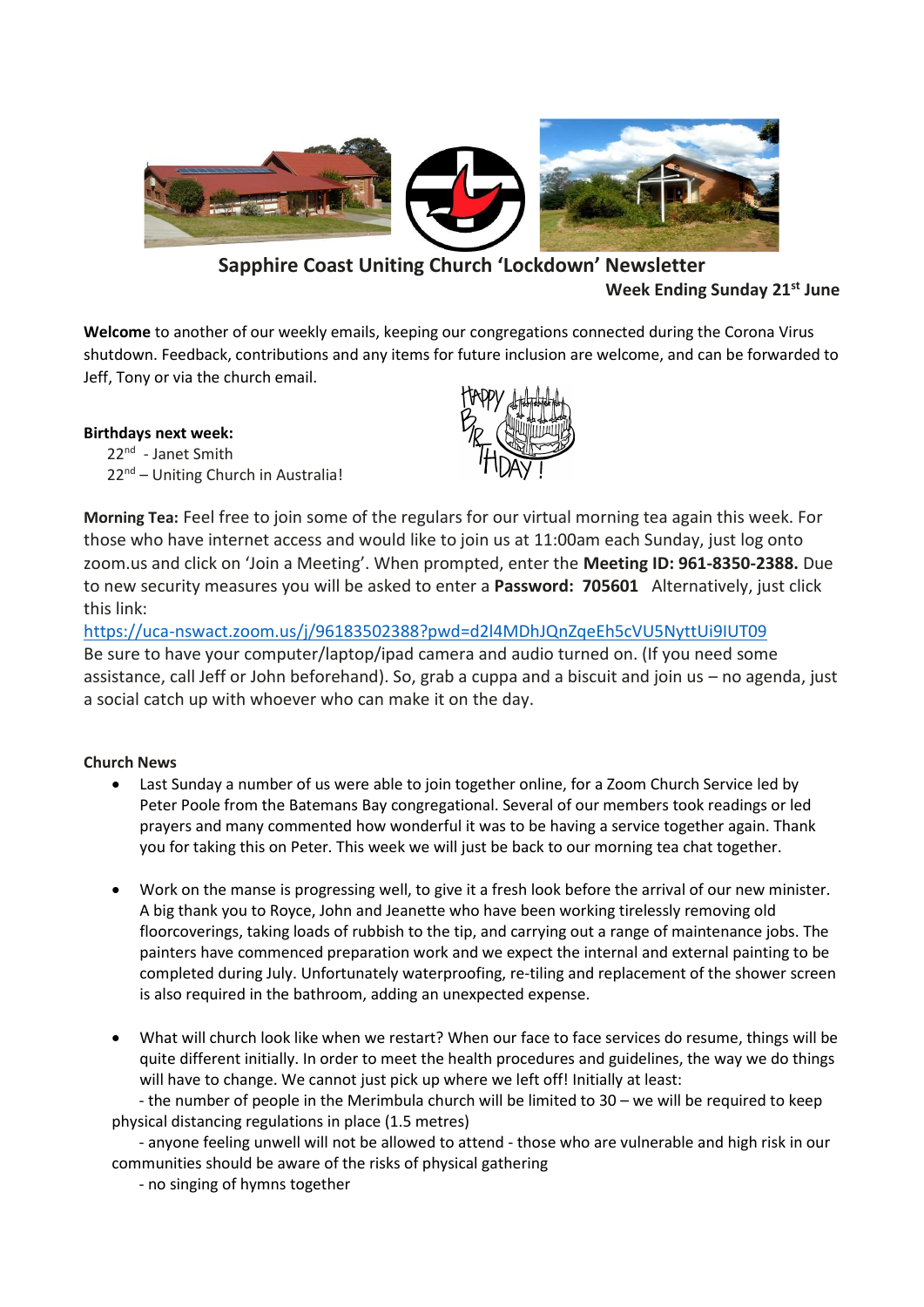- no passing of the peace with physical contact
- no hand holding/shaking (eg 'Now Unto Him')
- no morning tea afterwards

 At this stage, we are hoping to be able to meet together, beginning sometime in July, and that these restrictions will gradually be eased over time.

- The latest edition of *Insights* has arrived. You may collect a copy from the office desk in the church, or ask your Elder for a copy. The magazine includes an article by Rev. Jean Shannon – *Church with No Walls: Chaplaincy in the Pandemic*.
- To ensure the office in the manse is adequately equipped, we have a need for one or two extra bookshelves. If anyone has a bookshelf they no longer need, please contact John or Royce and we can arrange pickup.

### **Elders**

Thank you to our Elders, who continue to be the main point of contact for our congregation. While most of the congregation have been able to receive our weekly newsletters by email, there are a number who do not have internet access, and rely on others to keep them informed. Similarly, while a group of the congregation have been able to keep in touch with weekly Zoom video 'Morning Tea' calls, many are not in this situation. Please continue to be mindful of those who may be missing out on theses contacts. A weekly Elder's call, or simply dropping in a copy of the newsletter, can make a big difference.

### **Op Shop**

A small team of volunteers this week packed 51 more bags (or 765 kgs) of clothing to be dispatched to Africa, and have now cleared the backlog of surplus stock that had accumulated in our store shed. The Op Shop remains closed, while we work through the difficulties of reopening under the social spacing guidelines and in a way that doesn't place our volunteers at risk. We'll keep you posted!

### **Your Weekly Offerings**

Thank you to those who have been posting or



forwarding their regular offerings, and to those who have directed payments to our church account (BSB 634 634, Account Number 100038811). Many have continued their *Giving Direct* contributions. If you are unable to do this, you may continue to put your weekly offerings aside in an envelope, that then can be placed in the collection when normal activities eventually resume.

#### **Lectionary readings this week:**

Genesis 2:8-21 Psalm 86:1-10 (11-15), 16-18 Romans 6:1b-11 Matthew 10:24-39

### **CALL TO WORSHIP**

Come, all who would know the Christ. Come and worship the one who offers true life. Come and experience the unfailing love of God. Come, and let the Spirit bring the truth to our living. Come, let us worship.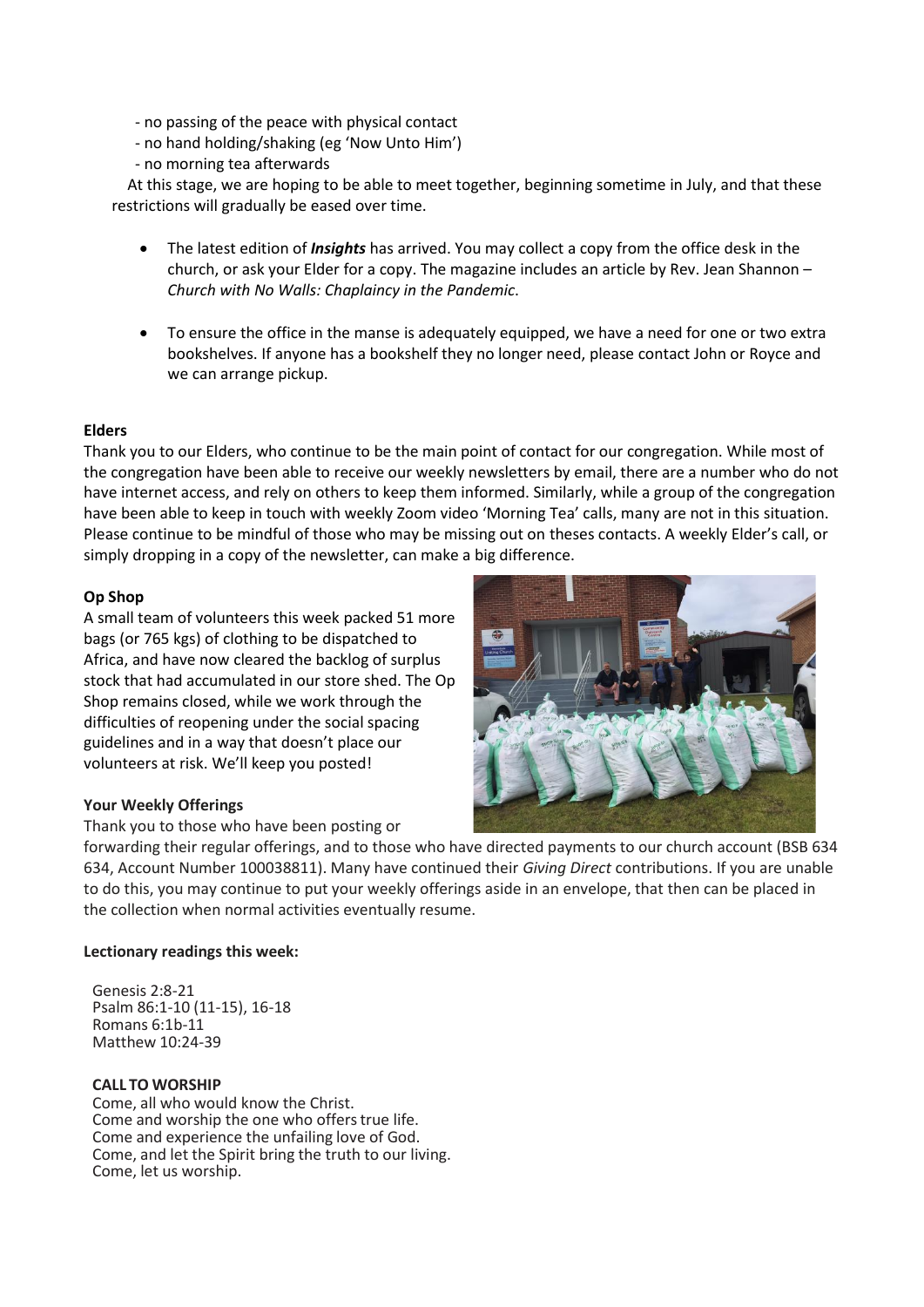#### **PRAYER OF INVOCATION**

Holy God, who knows us by name, who restores the troubled soul and keeps us firm in faith, help us to be fully aware of your presence here with us now. Grant us a clear vision of all we are called to be. In the name of Christ. Amen.

## **PRAYER OF CONFESSION**

Merciful God,

we confess that it is not always easy to stay the course.

We sometimes find the ridicule

and abuse of others hard to bear.

Too often we feel undermined by the ways of the world or the temptation to remain silent in the face of injustice. Gracious God, we know that you love us and care for us but sometimes we feel estranged

and isolated from your Spirit amidst the clamour of our community.

We turn to you, longing to be filled with your love, your goodness and grace;

longing to hear your voice and know your will.

Forgive our timidity and fear and help us to remain true. In the name of Christ. Amen.

# **WORDS OFASSURANCE**

Sisters and brothers, God seeks us and loves us unconditionally. We can trust the words of Christ and live in the power of his Spirit. I declare that our sins are forgiven. **Thanks be to God. Amen.**

### **PRAYER OFADORATION AND THANKSGIVING**

Gracious God, we come with our prayers of adoration, praise and thanksgiving. **For the wonder of creation and all its beauty, we adore you.**

**For your love that never leaves us alone, we offer our praise.**

**For your goodness in sustaining our lives by the gifts of your Spirit, we give thanks.**

**Though you are beyond our imagining, able to hold the entire universe in your embrace,**

**we know that you are intimately present in our lives.**

You are truly the centre of our being, and so we worship you, now and forever. Amen.

### **DISCIPLESHIP THOUGHT**

Jesus never minced words. He understood that those who see life differently are always likely to be shunned and even abused. Why did he feel the need to warn his followers? What was his offence that would spill over into their persecution? As we read the full account of his teachings, we might observe a few matters that riled some in his audience. Perhaps first and greatest of all was his willingness to include people that the consensus wanted to shun – prostitutes, tax collectors; enemies of the Jewish religious state like Samaritans, Romans and other gentiles. He managed to turn the accepted order of things upside down. Furthermore, he cared more for the values of the law than the letter of the law. How dare he pick corn on the Sabbath!? Then, again, he was acclaimed as Messiah and Lord – butso unconventionally. His way, the way of the Kingdom almost always confronts the status quo, especially where greed is concerned. Thank God that grace and love are sufficient to sustain us when we find ourselves implicated in his persecution.

#### **OFFERTORY SENTENCE**

Loving Lord, as your disciples, we are pleased to share in your mission through our offering.

#### **OFFERTORY PRAYER**

God of all goodness, receive the gifts that we bring for the sake of your mission. May they bring justice, restore hope and share your love. Amen.

### **HYMN**

Stand up, Stand Up for Jesus **<https://youtu.be/TbnhUlj2PZ4>**

#### **PRAYER OF INTERCESSION**

God our creator and salvation, in humility we bring the concerns of our hearts, seeking your blessing and healing wherever it is needed.